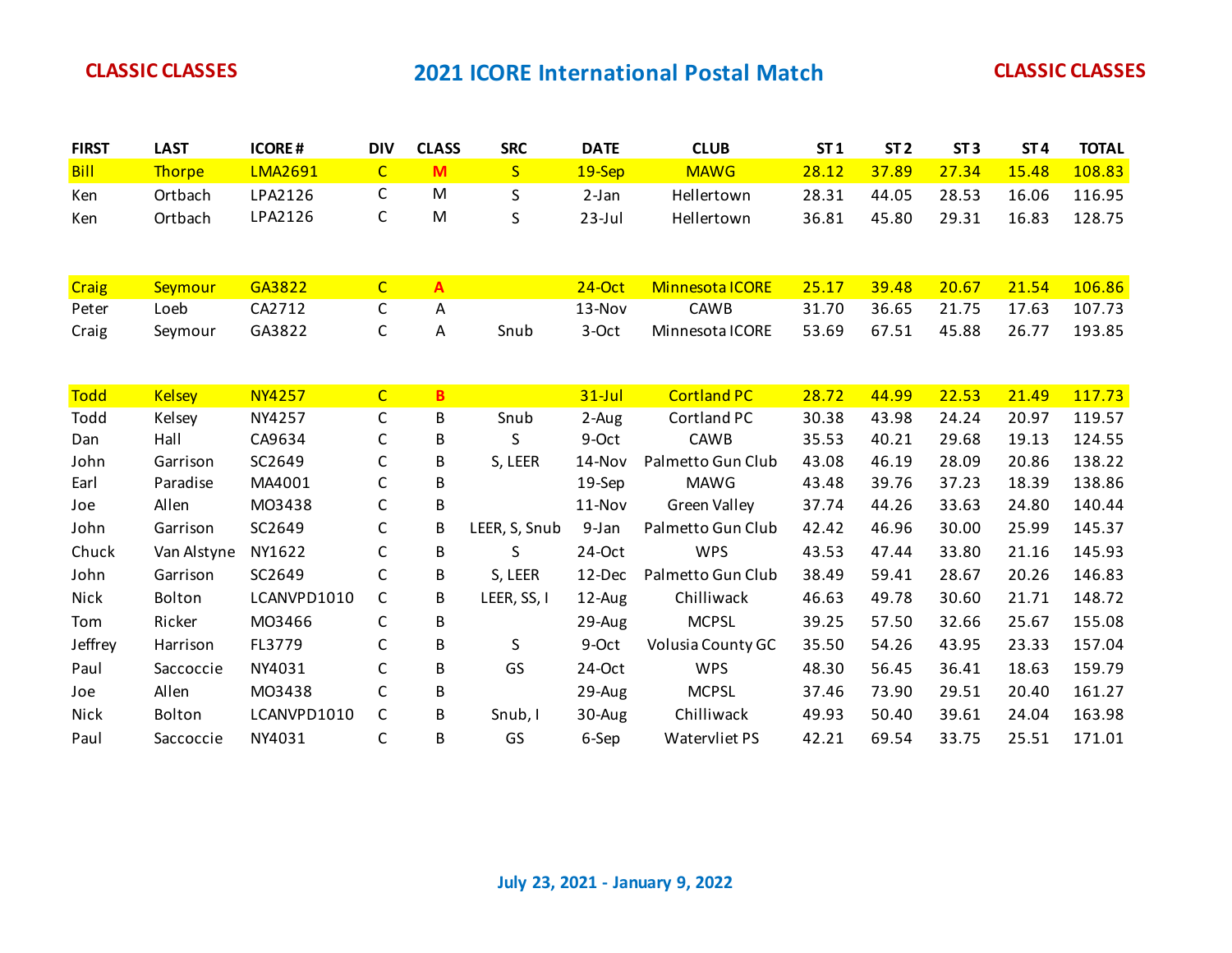| Sharon       | Gregson         | <b>CAN3767</b> | $\overline{C}$ | $\mathbf{C}$ | L, S, I       | 7-Sep     | Chilliwack           | 30.86 | 44.97 | 27.15 | 21.68 | 124.66 |
|--------------|-----------------|----------------|----------------|--------------|---------------|-----------|----------------------|-------|-------|-------|-------|--------|
| David        | Moore           | SC4380         | $\mathsf C$    | $\mathsf C$  | S, LEER       | 10-Oct    | Palmetto Gun Club    | 37.88 | 42.92 | 33.39 | 20.87 | 135.06 |
| Darren       | Hain            | KS4239         | $\mathsf C$    | $\mathsf C$  |               | 26-Sep    | <b>MCPSL</b>         | 35.23 | 42.85 | 33.96 | 23.54 | 135.58 |
| David        | Moore           | SC4380         | $\mathsf C$    | $\mathsf C$  | S, LEER       | 14-Nov    | Palmetto Gun Club    | 39.52 | 51.94 | 32.08 | 20.74 | 144.28 |
| Rick         | Yost            | AZ2076         | $\mathsf C$    | $\mathsf C$  | SS            | 8-Aug     | PR&G                 | 37.61 | 52.15 | 31.65 | 23.74 | 145.15 |
| Terrance     | Gwynn           | CAN3897        | $\mathsf C$    | $\mathsf C$  | S, M, I       | 30-Aug    | Chilliwack           | 42.30 | 51.27 | 33.90 | 20.19 | 147.66 |
| David        | Moore           | SC4380         | $\mathsf C$    | $\mathsf C$  | S, LEER       | 12-Dec    | Palmetto Gun Club    | 49.58 | 53.06 | 30.90 | 16.68 | 150.22 |
| Will         | Saunders        | CAN4030        | $\mathsf C$    | $\mathsf{C}$ | M, SS, I      | 12-Aug    | Chilliwack           | 42.78 | 55.26 | 31.67 | 21.71 | 151.42 |
| David        | Moore           | SC4380         | $\mathsf C$    | $\mathsf C$  | LEER, S, Snub | 9-Jan     | Palmetto Gun Club    | 45.36 | 54.01 | 28.75 | 24.91 | 153.03 |
| Bill         | Gallant         | WY4243         | $\mathsf{C}$   | $\mathsf{C}$ | LE, SS        | 21-Aug    | <b>Buffalo ICORE</b> | 40.53 | 53.02 | 37.02 | 22.76 | 153.33 |
| Ken          | <b>Billings</b> | SC2676         | $\mathsf C$    | $\mathsf C$  | LEER, S, Mil  | 9-Jan     | Palmetto Gun Club    | 45.50 | 48.80 | 39.85 | 21.12 | 155.27 |
| Mike         | Doyle           | KS4364         | $\mathsf C$    | $\mathsf C$  | SS            | 26-Sep    | <b>MCPSL</b>         | 46.75 | 51.88 | 35.03 | 25.04 | 158.70 |
| Tom          | Miller          | PA3347         | $\mathsf C$    | $\mathsf C$  | S             | 7-Jan     | Hellertown           | 52.29 | 48.34 | 39.36 | 19.45 | 159.44 |
| Paul         | Thomas          | AUS3616        | $\mathsf C$    | $\mathsf C$  | I, S          | 26-Dec    | <b>MDPC</b>          | 41.48 | 55.56 | 35.49 | 27.37 | 159.90 |
| Mike         | Doyle           | KS4364         | $\mathsf C$    | $\mathsf C$  | SS            | 29-Aug    | <b>MCPSL</b>         | 39.53 | 52.72 | 35.18 | 33.76 | 161.19 |
| Connie       | Saunders        | CAN3859        | $\mathsf C$    | $\mathsf C$  | L, M, S, I    | 12-Aug    | Chilliwack           | 43.67 | 60.09 | 42.23 | 20.74 | 166.73 |
| Robert       | Carter          | NY3648         | $\mathsf{C}$   | $\mathsf C$  |               | 24-Oct    | <b>WPS</b>           | 52.95 | 49.05 | 46.32 | 22.10 | 170.42 |
| Paul         | Thomas          | AUS3616        | C              | $\mathsf C$  | S, I          | 7-Nov     | <b>MDPC</b>          | 53.22 | 62.86 | 38.03 | 29.00 | 183.11 |
| Joe          | Jackson         | M03321         | $\mathsf C$    | $\mathsf C$  | S, Snub       | 11-Nov    | <b>Green Valley</b>  | 57.20 | 64.53 | 44.33 | 23.93 | 189.99 |
| Seren        | Lambertsen      | NY4101         | $\mathsf C$    | $\mathsf C$  | S             | 24-Oct    | <b>WPS</b>           | 57.87 | 66.02 | 42.23 | 25.10 | 191.22 |
| Jim          | Gauthier        | CT4131         | C              | $\mathsf C$  | S             | 31-Dec    | Mystic RGC           | 55.49 | 61.48 | 38.78 | 39.05 | 194.80 |
| Tom          | Miller          | PA3347         | $\mathsf C$    | $\mathsf C$  | S             | 22-Oct    | Hellertown           | 55.30 | 63.94 | 53.42 | 23.11 | 195.77 |
| Alfred       | Sauve           | LGA2809        | $\mathsf C$    | $\mathsf C$  | S             | 9-Oct     | Riverbend            | 58.97 | 64.45 | 58.16 | 22.04 | 203.62 |
| Bob          | Christopher     | NY3117         | $\mathsf C$    | C            |               | 23-Oct    | Genesee WG           | 80.19 | 58.02 | 41.47 | 24.53 | 204.21 |
| Paul         | Thomas          | AUS3616        | $\mathsf C$    | $\mathsf C$  | S, I          | 20-Nov    | Yarra Pistol Club    | 58.30 | 85.01 | 36.15 | 29.29 | 208.75 |
| James        | Terpstra        | AZ2403         | $\mathsf C$    | $\mathsf C$  |               | 8-Aug     | PR&G                 | 43.42 | 61.16 | 53.71 | 60.59 | 218.88 |
| David        | Greene          | NY2205         | $\mathsf C$    | $\mathsf{C}$ |               | 24-Oct    | <b>WPS</b>           | 55.09 | 65.95 | 93.77 | 41.17 | 255.98 |
|              |                 |                |                |              |               |           |                      |       |       |       |       |        |
| <b>Steve</b> | <b>Saunders</b> | <b>CAN3865</b> | $\overline{C}$ | D            | I, S, M, LEER | $22$ -Aug | <b>Frontenac RPC</b> | 49.60 | 68.59 | 35.95 | 22.40 | 176.54 |
| James        | DeLong          | SC4379         | $\mathsf C$    | D            | <b>LEER</b>   | 10-Oct    | Palmetto Gun Club    | 70.76 | 81.66 | 42.68 | 29.86 | 224.96 |
| William      | Smithem         | SC3617         | C              | D            | SS            | 10-Oct    | Palmetto Gun Club    | 52.80 | 76.33 | 63.40 | 34.13 | 226.66 |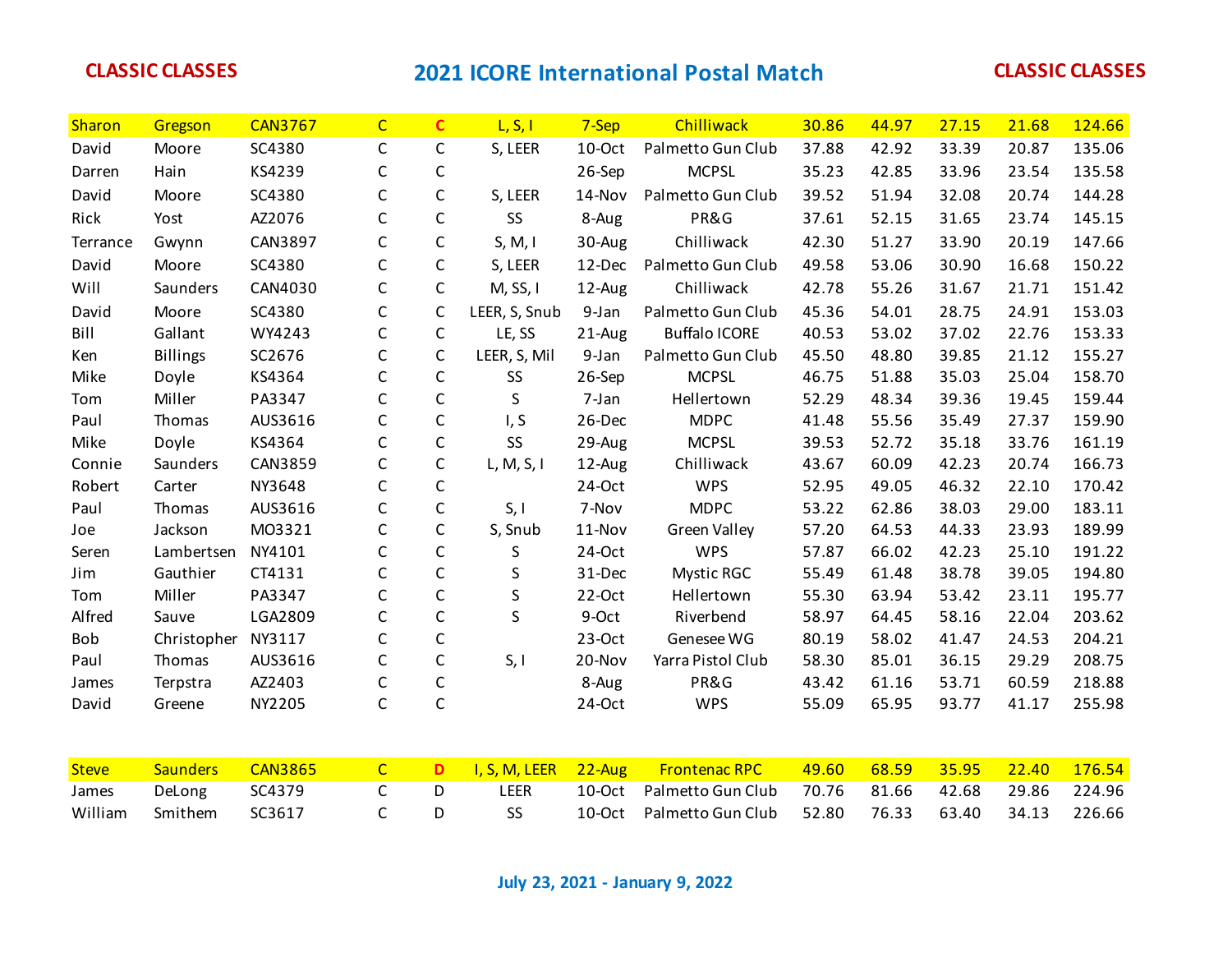| Mark    | Gadomski     | SC2678  | С | D | S           | 9-Jan     | Palmetto Gun Club    | 80.96  | 74.96  | 51.13  | 26.18 | 233.23 |
|---------|--------------|---------|---|---|-------------|-----------|----------------------|--------|--------|--------|-------|--------|
| Kelly   | Campbell     | OK4274  | С | D | S           | 28-Aug    | Ada RPC              | 75.76  | 78.25  | 50.34  | 31.15 | 235.50 |
| Daniel  | Higgins      | SC4370  | С | D | S           | $10$ -Oct | Palmetto Gun Club    | 68.28  | 72.99  | 62.31  | 31.96 | 235.54 |
| Walt    | <b>Boice</b> | NY4091  | С | D | GS          | $24-Oct$  | <b>WPS</b>           | 72.96  | 76.15  | 56.94  | 33.52 | 239.57 |
| James   | DeLong       | SC4379  | С | D | <b>LEER</b> | 12-Dec    | Palmetto Gun Club    | 85.50  | 70.37  | 63.11  | 30.89 | 249.87 |
| Daniel  | Higgins      | SC4370  | С | D |             | 9-Jan     | Palmetto Gun Club    | 77.10  | 95.06  | 55.69  | 32.40 | 260.25 |
| William | Smithem      | SC3617  | С | D | <b>SS</b>   | 14-Nov    | Palmetto Gun Club    | 52.14  | 102.22 | 72.15  | 37.22 | 263.73 |
| Don     | Rimai        | LNY3179 | С | D |             | $23-Oct$  | Genesee WG           | 77.95  | 80.69  | 83.25  | 26.55 | 268.44 |
| Daniel  | Higgins      | SC4370  | С | D | S           | 12-Dec    | Palmetto Gun Club    | 87.30  | 94.50  | 59.62  | 35.17 | 276.59 |
| William | Smithem      | SC3617  | С | D | SS          | 12-Dec    | Palmetto Gun Club    | 70.29  | 116.80 | 57.58  | 36.69 | 281.36 |
| Hollan  | Sparrow      | SC4259  | C | D |             | $10$ -Oct | Palmetto Gun Club    | 80.61  | 106.63 | 61.90  | 37.86 | 287.00 |
| William | Smithem      | SC3617  | С | D | SS          | 9-Jan     | Palmetto Gun Club    | 106.32 | 88.14  | 65.27  | 39.25 | 298.98 |
| Phillip | Lawrence     | LOK4193 | С | D | <b>SS</b>   | $23-Oct$  | Ada RPC              | 93.14  | 113.81 | 84.73  | 29.02 | 320.70 |
| Donna   | Fiorenza     | NY4214  | С | D |             | 6-Sep     | Watervliet PS        | 110.91 | 105.41 | 78.46  | 46.30 | 341.08 |
| Donna   | Fiorenza     | NY4214  | С | D |             | $24-Oct$  | <b>WPS</b>           | 93.70  | 120.68 | 95.57  | 42.08 | 352.03 |
| Gerald  | Caird        | CAN3410 | С | D | GS, I       | 22-Aug    | <b>Frontenac RPC</b> | 116.93 | 103.12 | 120.63 | 47.74 | 388.42 |

| <b>Eric</b>  | <b>Beer</b>     | <b>LCANBCFA1</b> | $\mathsf{C}$ | Un |             | 7-Sep     | Chilliwack           | 30.45 | 35.42 | 23.08 | 18.77 | 107.72 |
|--------------|-----------------|------------------|--------------|----|-------------|-----------|----------------------|-------|-------|-------|-------|--------|
| Jim          | Civitello       |                  | С            | Un |             | $23-Oct$  | Genesee WG           | 37.42 | 48.16 | 29.79 | 16.57 | 131.94 |
| JB           | <b>Bouvier</b>  |                  | C            | Un |             | $20-Nov$  | Yarra Pistol Club    | 47.96 | 42.84 | 27.13 | 22.45 | 140.38 |
| Jay          | McKeown         |                  | C            | Un |             | $16-Oct$  | <b>ENGC</b>          | 36.56 | 44.48 | 45.54 | 25.79 | 152.37 |
| Adam         | Baird           |                  | C            | Un |             | $20-Nov$  | Yarra Pistol Club    | 45.65 | 54.77 | 35.31 | 22.48 | 158.21 |
| Patrick      | Foley           |                  | С            | Un | SS          | 26-Sep    | <b>Buffalo ICORE</b> | 46.17 | 55.07 | 37.41 | 21.31 | 159.96 |
| Mike         | <b>Sparling</b> |                  | C            | Un |             | $22$ -Aug | <b>Frontenac RPC</b> | 37.25 | 52.10 | 47.06 | 24.84 | 161.25 |
| Jason        | Wagner          | NE4373           | C            | Un |             | 16-Oct    | <b>ENGC</b>          | 50.58 | 57.30 | 38.50 | 23.53 | 169.91 |
| Steven       | Vorwerk         |                  | С            | Un | SS, LEER, I | $13-Nov$  | Victoria Police PC   | 45.36 | 61.60 | 40.26 | 24.34 | 171.56 |
| Kendall      | Ereth           |                  | С            | Un | S           | 1-Aug     | AZ Rocks             | 45.58 | 54.99 | 42.28 | 29.21 | 172.06 |
| Bill         | Gallant         | WY4243           | С            | Un | SS          | 26-Sep    | <b>Buffalo ICORE</b> | 47.32 | 68.52 | 38.03 | 21.03 | 174.90 |
| <b>Brett</b> | <b>Budd</b>     | NE4342           | С            | Un | S           | 16-Oct    | <b>ENGC</b>          | 47.90 | 58.30 | 43.62 | 25.60 | 175.42 |
| Guillermo    | Lapus           | CAN4014          | C            | Un | SS, I       | 5-Aug     | Chilliwack           | 57.33 | 69.03 | 40.24 | 21.45 | 188.05 |